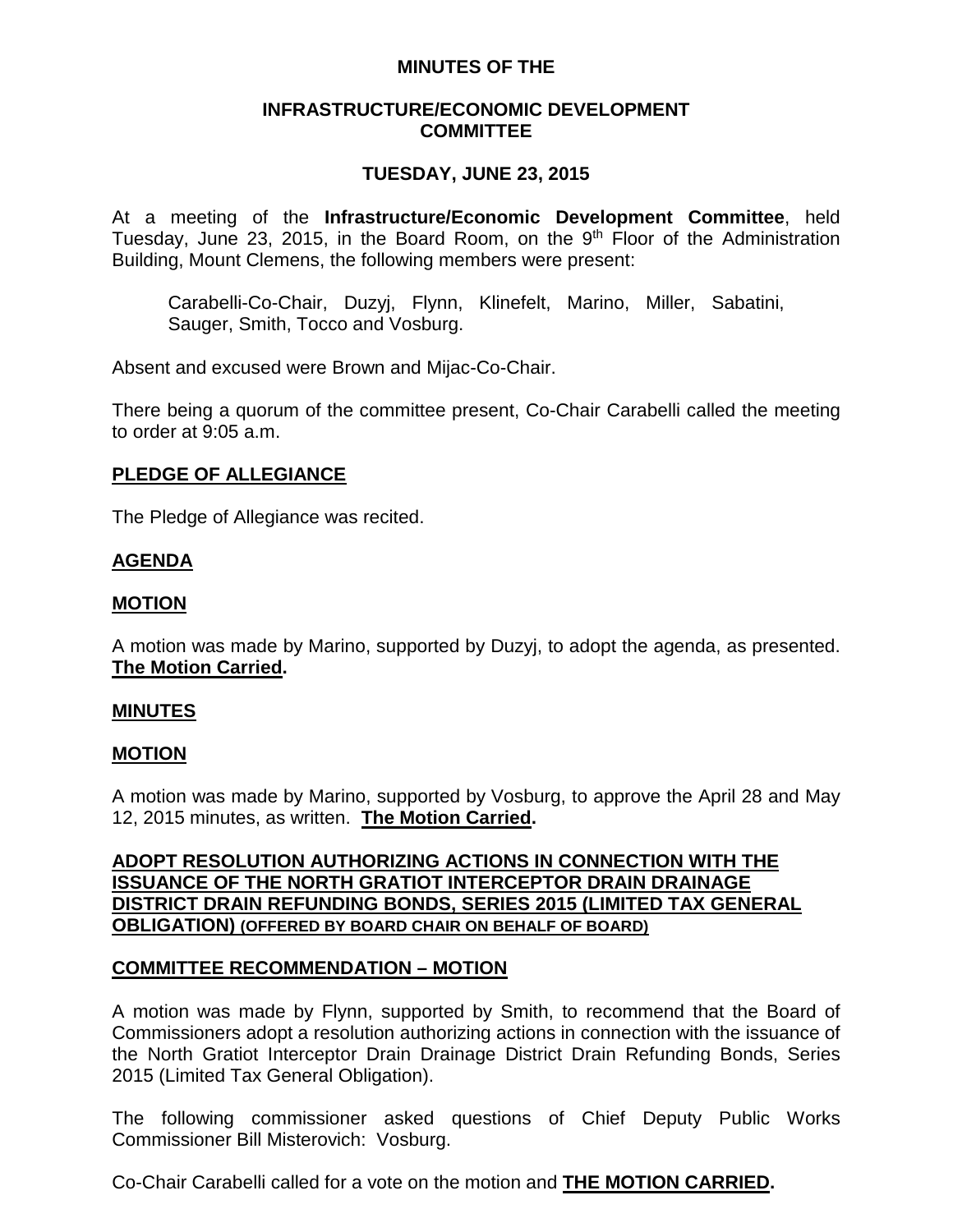# **CONTRACT WITH BEST ASPHALT, INC./2015 PAVING PROJECTS/ FACILITIES & OPERATIONS**

### **MOTION**

A motion was made by Sauger, supported by Duzyj, to forward to the Finance Committee a recommendation to approve a contract between the County of Macomb and the low qualified bidder, Best Asphalt, Inc., in the amount of \$1,093,100 (base bid including Alternate 1B deducting Voluntary Alternate) for the 2015 Paving Projects; funds for this project are available in the Capital Plan.

The following commissioners asked questions of F&O Director Lynn Arnott-Bryks: Klinefelt and Carabelli.

Co-Chair Carabelli called for a vote on the motion and **The Motion Carried.**

# **COST SHARE AGREEMENT WITH CITY OF FRASER/14 MILE ROAD/ DEPARTMENT OF ROADS**

Department of Roads Director Bob Hoepfner gave an overview of the agreement, noting that the City of Fraser will share 50 percent of the cost.

#### **MOTION**

A motion was made by Tocco, supported by Miller, to forward to the Finance Committee a recommendation to approve a contract between the Department of Roads and City of Fraser outlining the scope of work and cost sharing for concrete pavement repairs on 14 Mile Road from Hayes Road to Utica Road.

The following commissioners spoke: Carabelli and Tocco.

Co-Chair Carabelli called for a vote on the motion and **The Motion Carried.**

### **COST SHARE AGREEMENT WITH MACOMB TOWNSHIP/NORTH AVENUE/DEPARTMENT OF ROADS**

Department of Roads Director Bob Hoepfner gave an overview of the agreement, stating that this is a federally funded engineering project and Macomb Township will pay for all costs not covered by the federal grant.

#### **MOTION**

A motion was made by Sabatini, supported by Miller, to forward to the Finance Committee a recommendation to approve a contract between the Department of Roads and Macomb Township outlining the scope of work and cost sharing for the widening of North Avenue from M-59 to 21 Mile Road. **The Motion Carried.**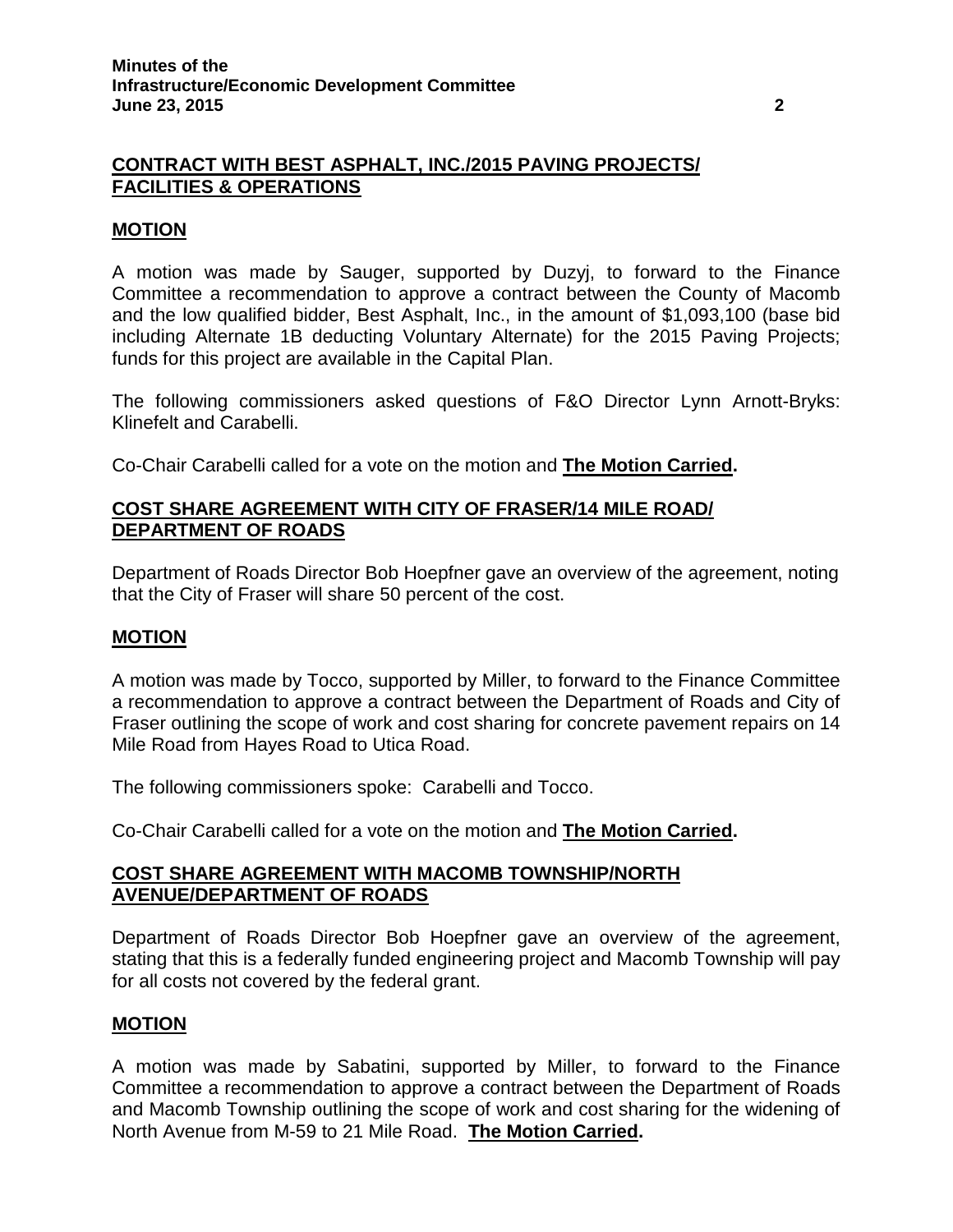### **COST SHARE AGREEMENT WITH WASHINGTON TOWNSHIP/APPLEWOOD/ DEPARTMENT OF ROADS**

Department of Roads Director Bob Hoepfner gave an overview of the agreement, stating that Washington Township will participate 50-50 in the total cost for phase one and there will be a 100 percent special assessment for the residents that live in the subdivision for phase two.

#### **MOTION**

A motion was made by Marino, supported by Vosburg, to forward to the Finance Committee a recommendation to approve a contract between the Department of Roads and Washington Township outlining the scope of work and cost sharing for the reconstruction of streets within the Applewood Subdivision. **The Motion Carried.**

### **COST SHARE AGREEMENT WITH WASHINGTON TOWNSHIP/APPLEWOOD-50/50 PORTION/DEPARTMENT OF ROADS**

#### **MOTION**

A motion was made by Marino, supported by Duzyj, to forward to the Finance Committee a recommendation to approve a contract between the Department of Roads and Washington Township outlining the scope of work and cost sharing for the reconstruction of streets within the Applewood Subdivision, the costs for which will be shared 50/50 between Department of Roads and Township. **The Motion Carried.**

### **COST SHARE AGREEMENT WITH WASHINGTON TOWNSHIP/VAN DYKE/ DEPARTMENT OF ROADS**

Department of Roads Director Bob Hoepfner gave an overview of the agreement, stating that this is a federally funded project designed for bidding this year, and Washington Township will participate 50-50 in all costs not covered by federal funds.

#### **MOTION**

A motion was made by Sauger, supported by Marino, to forward to the Finance Committee a recommendation to approve a contract between the Department of Roads and Washington Township outlining the scope of work and cost sharing for the widening of Van Dyke between West Road and Campground Road. **The Motion Carried.**

### **CONTRACT WITH CIPPARRONE CONTRACTING, INC./2015 PAVEMENT PRESERVATION PROGRAM/DEPARTMENT OF ROADS**

#### **MOTION**

A motion was made by Tocco, supported by Duzyj, to forward to the Finance Committee a recommendation to approve the award of bid and contract for the 2015 Pavement Preservation Program to Cipparrone Contracting, Inc., in the amount of \$1,951,224.14.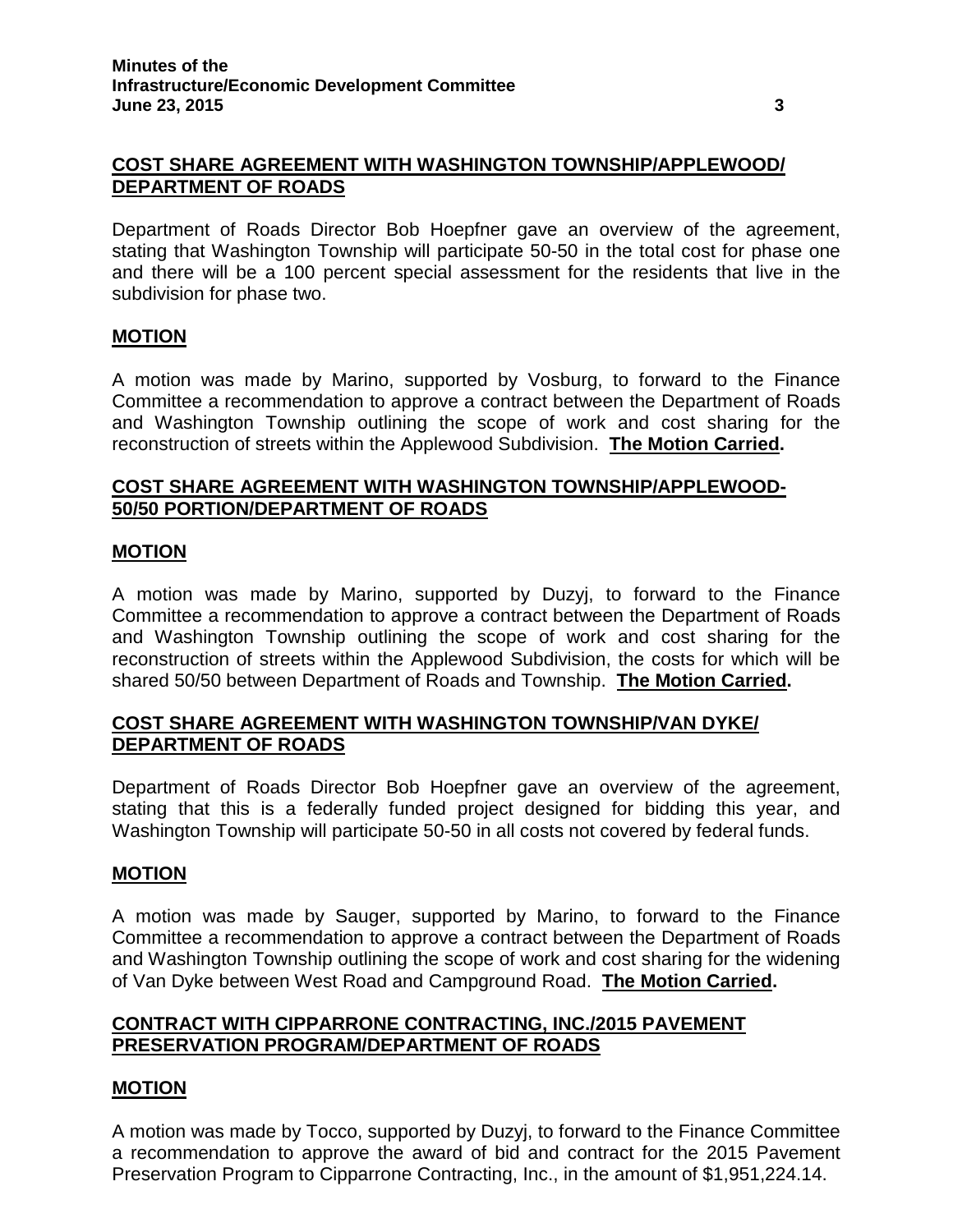The following commissioner spoke: Miller.

Co-Chair Carabelli called for a vote on the motion and **The Motion Carried.**

# **CONTRACT WITH URS CORPORATION/TRAFFIC OPERATIONS STAFFING/ DEPARTMENT OF ROADS**

Department of Roads Director Bob Hoepfner gave an overview of the contract.

# **MOTION**

A motion was made by Marino, supported by Smith, to forward to the Finance Committee a recommendation to approve a contract between the Department of Roads and URS outlining the scope of work and costs for staffing of the Traffic Operations Center for Fiscal Year 2015/2016.

The following commissioners spoke: Carabelli and Vosburg.

Co-Chair Carabelli called for a vote on the motion and **The Motion Carried.**

# **MACOMB COUNTY CENTRAL CAMPUS RENOVATIONS UPDATE**

Jeff Atkins, Project Manager from Cresa, gave an update, which included the permanent fencing around the Administration Building parking lot and work currently being done in the County Building. Also present was Deputy Executive Mark Deldin.

# **MOTION**

A motion was made by Flynn, supported by Marino, to receive and file the update provided on the Central Campus renovations.

The following commissioners spoke: Flynn, Carabelli and Vosburg.

Co-Chair Carabelli called for a vote on the motion and **The Motion Carried.**

# **PRESENTATION ON M-1 RAIL**

Sommer Woods, Director of External Relations, presented an overview of the M-1 Rail Project.

# **MOTION**

A motion was made by Marino, supported by Vosburg, to receive and file the presentation provided on the M-1 Rail Project.

The following commissioners spoke: Vosburg and Sauger.

Co-Chair Carabelli called for a vote on the motion and **The Motion Carried.**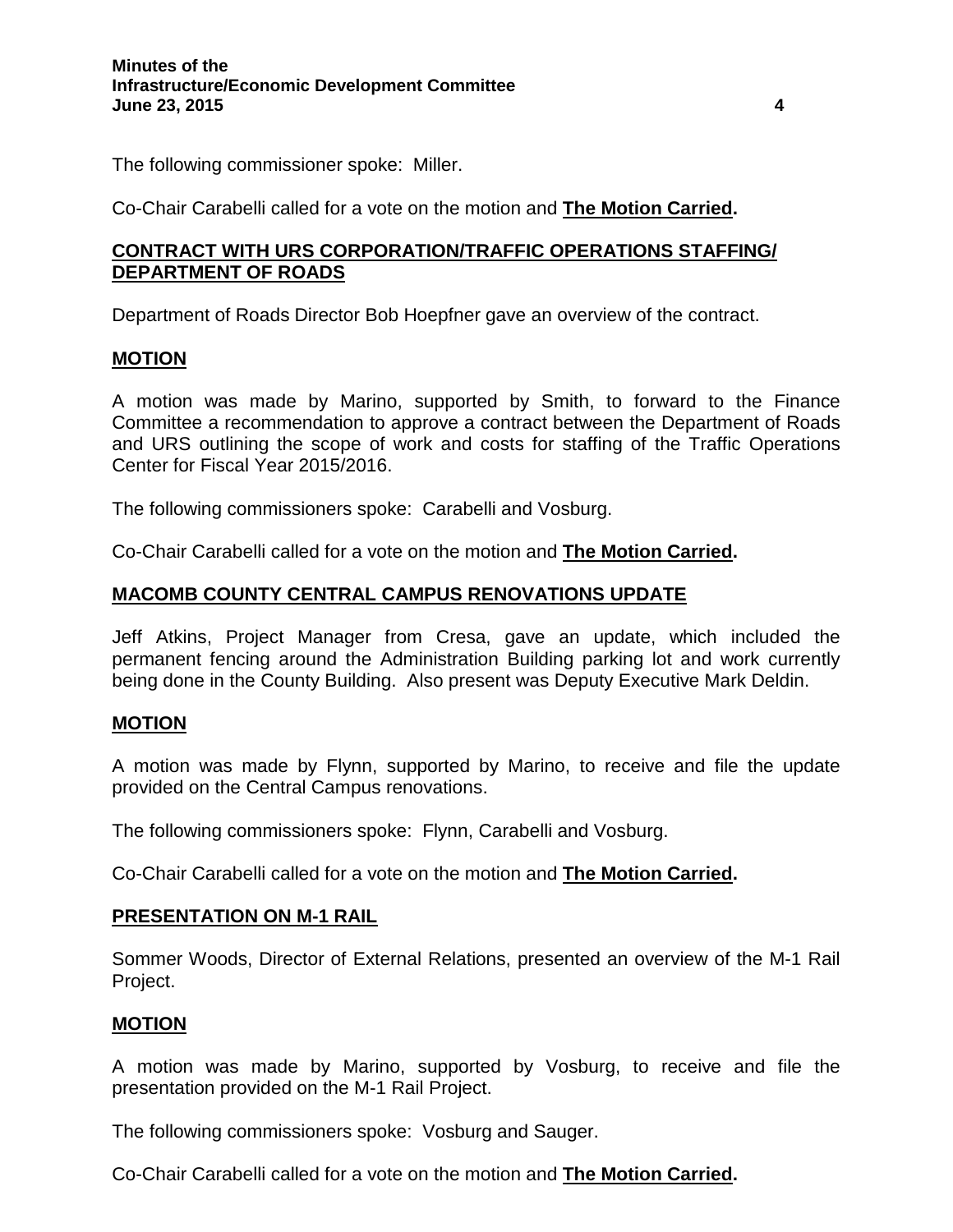# **PRESENTATION ON MACOMB CONSERVATION DISTRICT**

Mary Jo Meida, Chair of the Macomb Conservation District, outlined their mission, accomplishments and future plans.

### **MOTION**

A motion was made by Tocco, supported by Smith, to receive and file the presentation provided on the Macomb Conservation District.

The following commissioners spoke: Vosburg, Marino, Carabelli, Tocco and Miller.

Co-Chair Carabelli called for a vote on the motion and **The Motion Carried.**

### **ADOPT PROCLAMATION RECOGNIZING AUGUST 27-30, 2015 AS BASSMASTER WEEK (OFFERED BY BOARD CHAIR ON BEHALF OF BOARD)**

# **COMMITTEE RECOMMENDATION – MOTION**

A motion was made by Vosburg, supported by Marino, to recommend that the Board of Commissioners adopt a proclamation recognizing August 27-30, 2015 as Bassmaster Week. **THE MOTION CARRIED.**

#### **CORRESPONDENCE**

#### **MOTION**

A motion was made by Tocco, supported by Marino, to receive and file the following correspondence:

- a) Enbridge Line 6B Pipeline Replacement Project Update-May, 2015;
- b) April 22, 2015 Correspondence from State of Michigan Department of Agriculture and Rural Development/Certification of Whistling Sun Farm for MAEAP Cropping, Farmstead and Livestock Systems;
- c) Informational Flyer from Environmental Protection Agency/Public Hearing and Public Meeting on Removal of Manhole Vaults for 10 Mile Drain Site/ Thursday, June 11 and
- d) May 20, 2015 Correspondence from City of Warren and June 2, 2015 Correspondence from Department of Environmental Quality Re: Macomb County Composting Workgroup's Efforts to Obtain Composting Capacity for Warren and Other Macomb County Communities.

#### **The Motion Carried.**